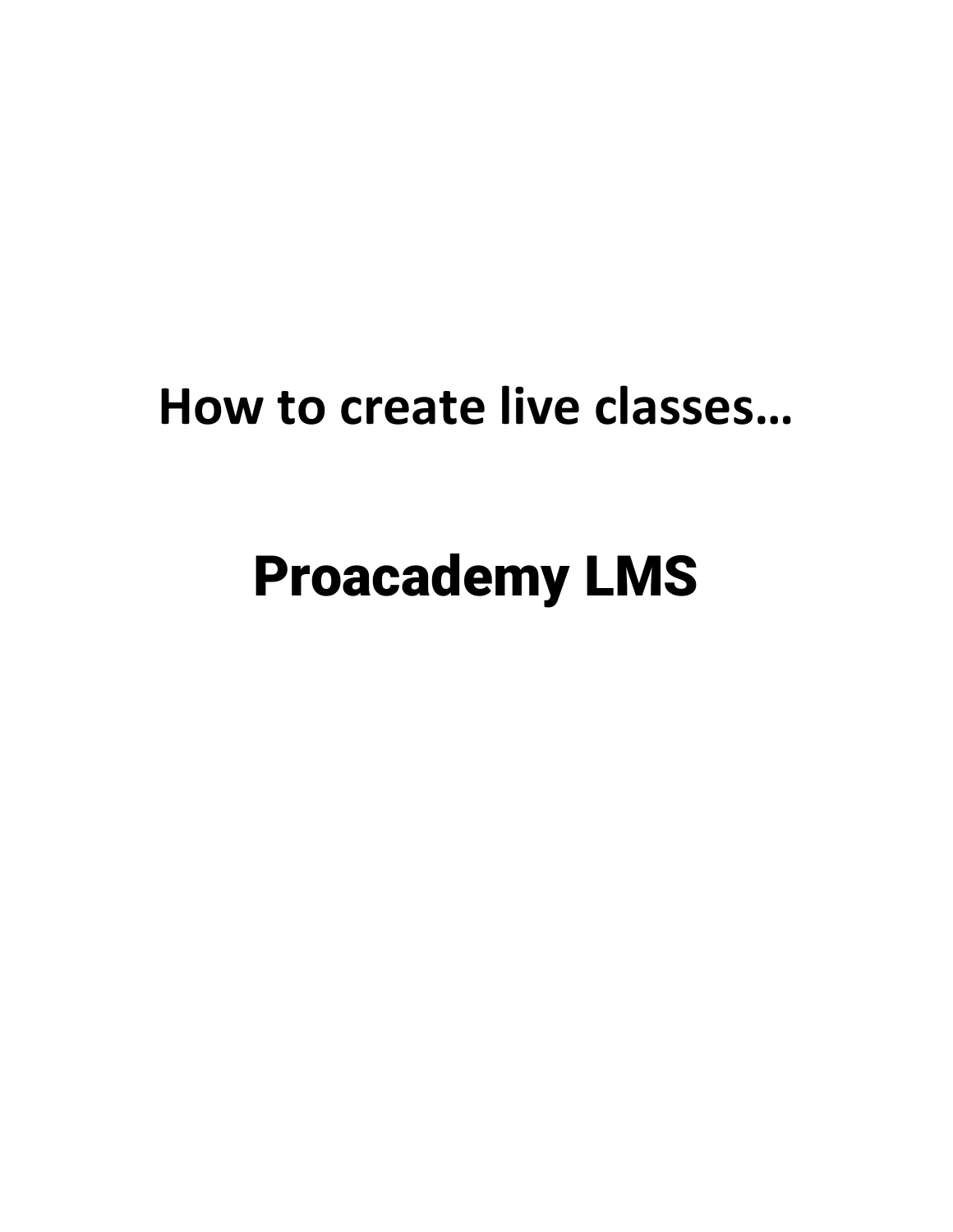Proacademy supports live classes for instructor users so if the instructor wants to conduct a live class, should navigate to the instructor panel/ Settings/ Meeting and define Zoom token.

You can get the Zoon JWT from [this link.](https://marketplace.zoom.us/develop/create) After you log-in to your zoom account click on the "JWT" section.

Choose your app type



Fill out the form and get JWT code.

Note: If you want to use Zoom, you should pass the above step. If you want to use others, ignore it.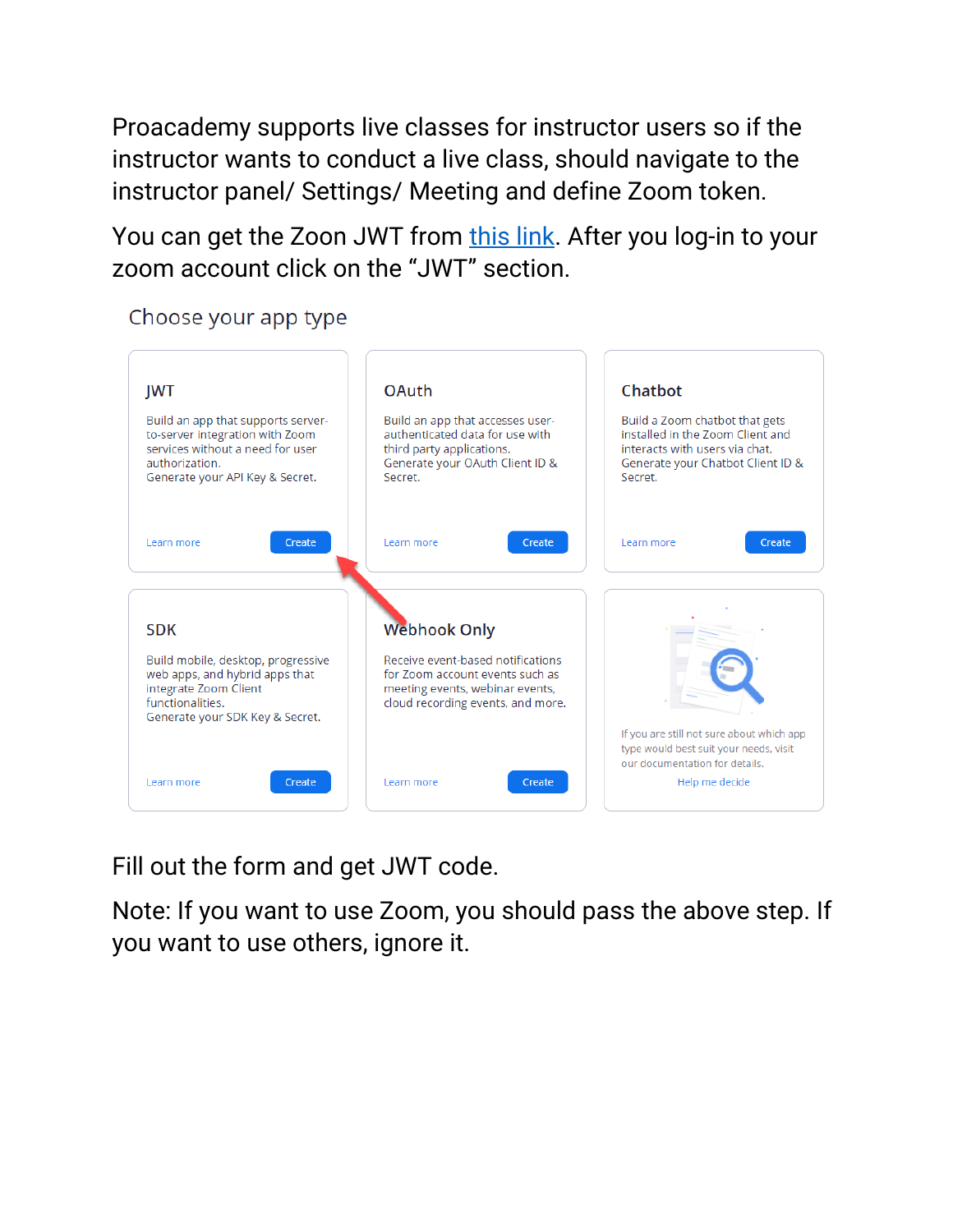

To create live classes navigate to the course create page from the top navigation bar and select "Webinar" or "Webinar + Course".

If you want to conduct just live classes without offline video files, select "Webinar" and if you want to sell files in addition to the live class, select "Webinar + Course".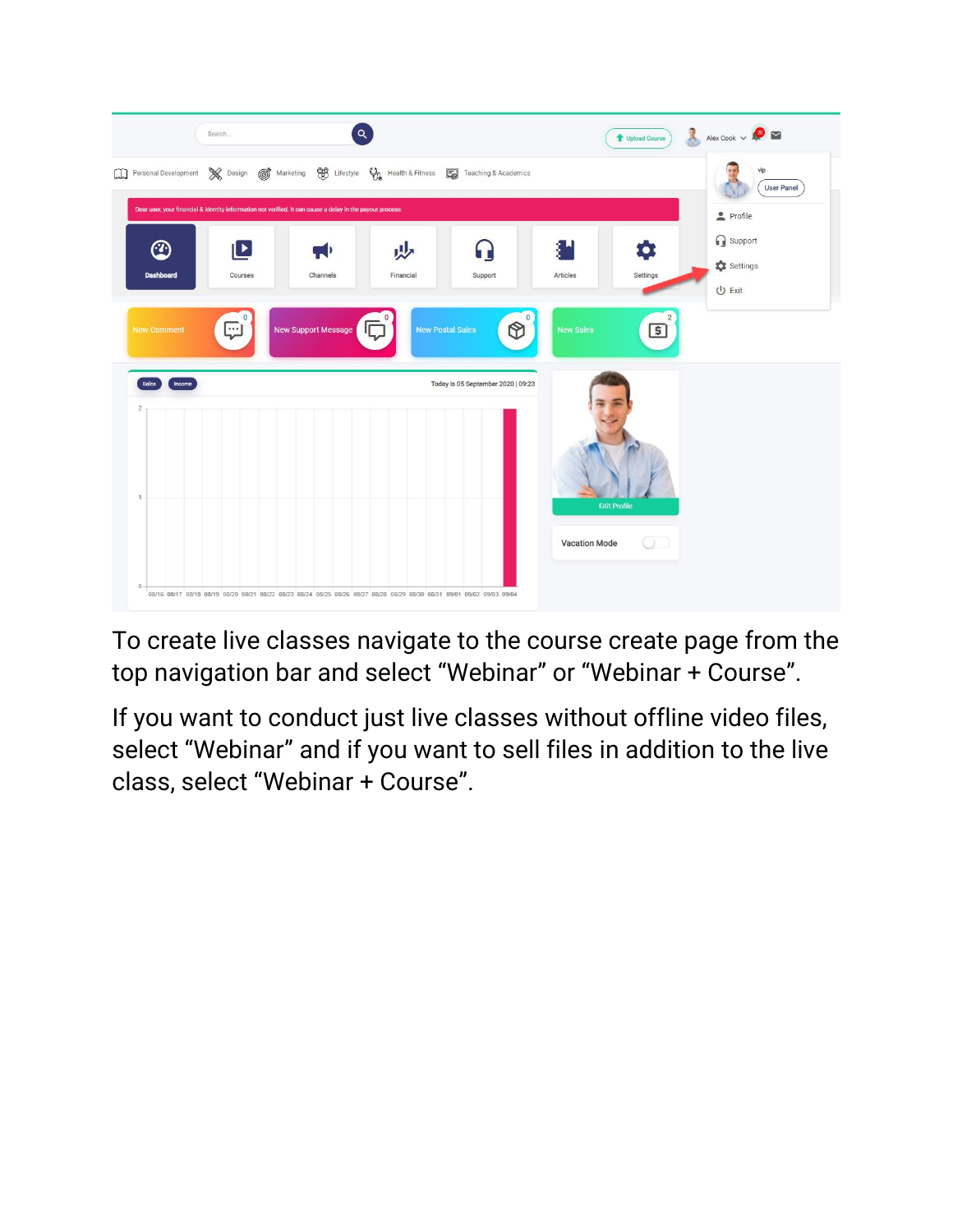|                                                                        |                                             | (B) Web Development   not Business   Personal Development   Secign (B) Marketing (B) Lifestyle (C) Health & Fitness   Eg) Teaching & Academics |  |
|------------------------------------------------------------------------|---------------------------------------------|------------------------------------------------------------------------------------------------------------------------------------------------|--|
| General<br><b>HIM</b> Category                                         | Course Type<br>Publish Type<br>Course Title | Course<br>Single<br>Course<br>webinar<br>main.course+webinar<br>How to Draw Characters                                                         |  |
| Extra Information<br>Е<br>View<br>$\mathbf{r}_{\mathbf{r},\mathbf{r}}$ | <b>Description</b>                          | <b>正△B / U 旧旧 x2 × 週 配 配 基 量 8 co cb 2 - ◇</b><br>Update in Progress: 2019 - New videos! Yay!<br>Updated: 2017 - Printable Practice PDFs       |  |
| Parts                                                                  |                                             | Updated: 2016 - 20+ New Lectures                                                                                                               |  |

After you created the course data such as images, details, information, etc save the course.

To define live class sessions there are two ways:

1- You can navigate to the users panel/ Courses/ Live class

| <b>Dashboard</b>              | $\blacktriangleright$<br><b>Courses</b> | Channels              | 必<br><b>Financial</b> |          | 62<br><b>Support</b> | <b>Articles</b> | <b>Settings</b>   |  |
|-------------------------------|-----------------------------------------|-----------------------|-----------------------|----------|----------------------|-----------------|-------------------|--|
| My Courses                    | My Purchases                            | <b>E</b> t Live Class | $\equiv$ Quizzes      |          | <b>2</b> Discounts   | Promotions      | <b>O</b> Requests |  |
| <b>Live Class</b>             |                                         |                       |                       |          |                      |                 | $\checkmark$      |  |
| Course 1                      |                                         |                       |                       | Status 2 |                      |                 |                   |  |
| <b>How to Draw Characters</b> |                                         |                       | $\checkmark$          | Active   |                      |                 | $\checkmark$      |  |
| Title 3                       |                                         |                       |                       | Date 4   |                      |                 |                   |  |
|                               |                                         |                       | $\Box$<br>08/11/2020  |          |                      |                 |                   |  |
| Live class title              |                                         |                       |                       | Time 6   |                      |                 |                   |  |
| Duration 5                    |                                         |                       |                       |          |                      |                 |                   |  |
| <b>Minutes</b>                | 60                                      |                       |                       | 08:30 PM |                      |                 | $\odot$           |  |
| Save changes                  |                                         |                       |                       |          |                      |                 |                   |  |
| <b>Live List</b>              |                                         |                       |                       |          |                      |                 | $\checkmark$      |  |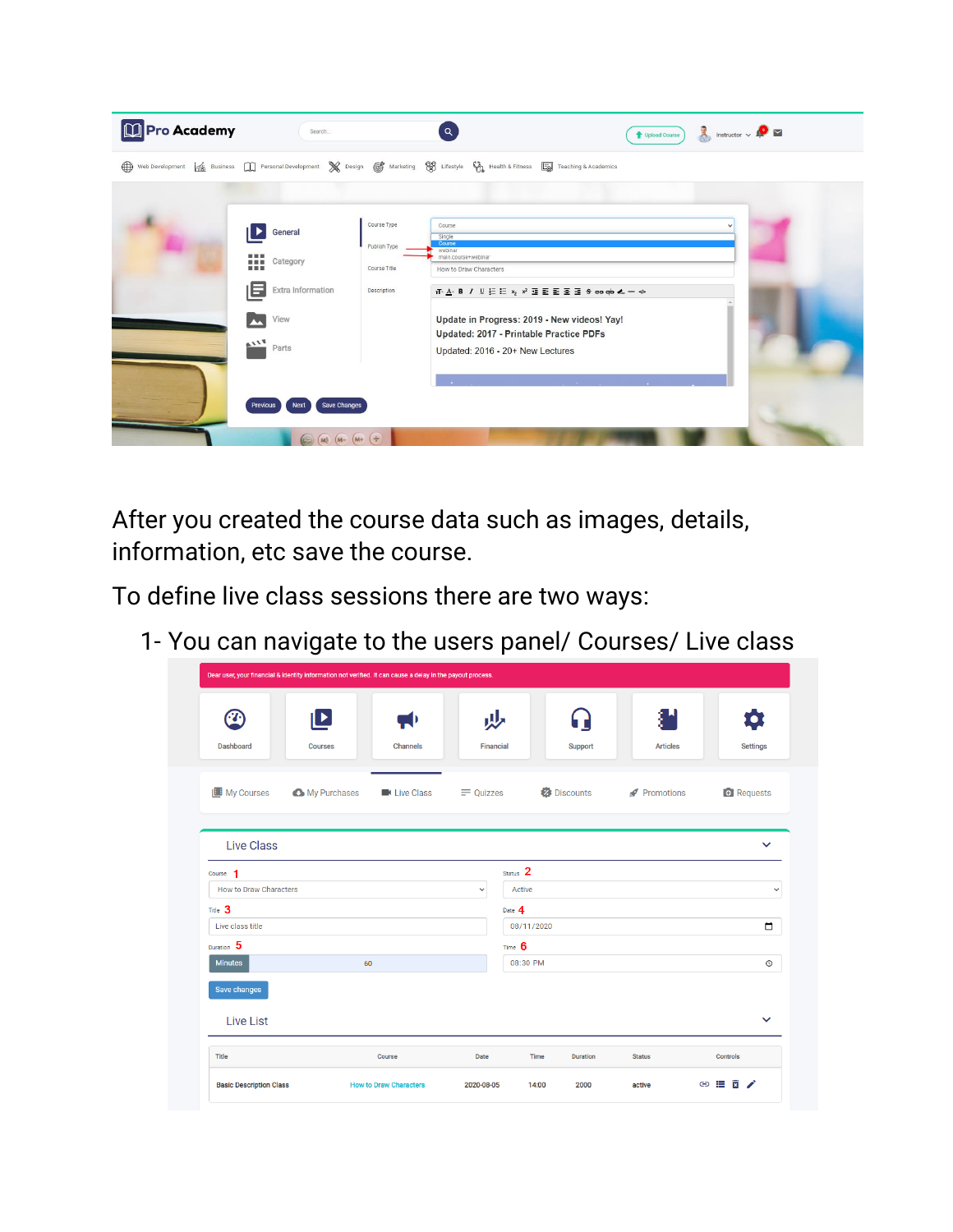You will be able to define the live class information in the first tab.

You can also add live class session to the existing courses from here.

After the live class created, you can manage from the "Live list" tab.

| <b>Live Class</b>              |                               |             |       |                 |               |                                           | $\checkmark$ |
|--------------------------------|-------------------------------|-------------|-------|-----------------|---------------|-------------------------------------------|--------------|
| <b>Live List</b>               |                               |             |       |                 |               |                                           | $\checkmark$ |
| Title                          | <b>Course</b>                 | <b>Date</b> | Time  | <b>Duration</b> | <b>Status</b> | Controls                                  |              |
| <b>Basic Description Class</b> | <b>How to Draw Characters</b> | 2020-08-05  | 14:00 | 2000            | active        | $\odot \equiv \bar{x}$<br>$1 \t2 \t3 \t4$ |              |

- 1- Add live class sessions, the access links, password, etc.
- 2- View the attenders list (Students which purchased the live meeting)
- 3- Delete the live class
- 4- Edit

If you define the live class, the live class information will be displayed for the students on the course page.

Students will be able to access the live class link and password from the course page.

2- Another way to create a live meeting is from the instructor panel/ Courses/ My courses menu.